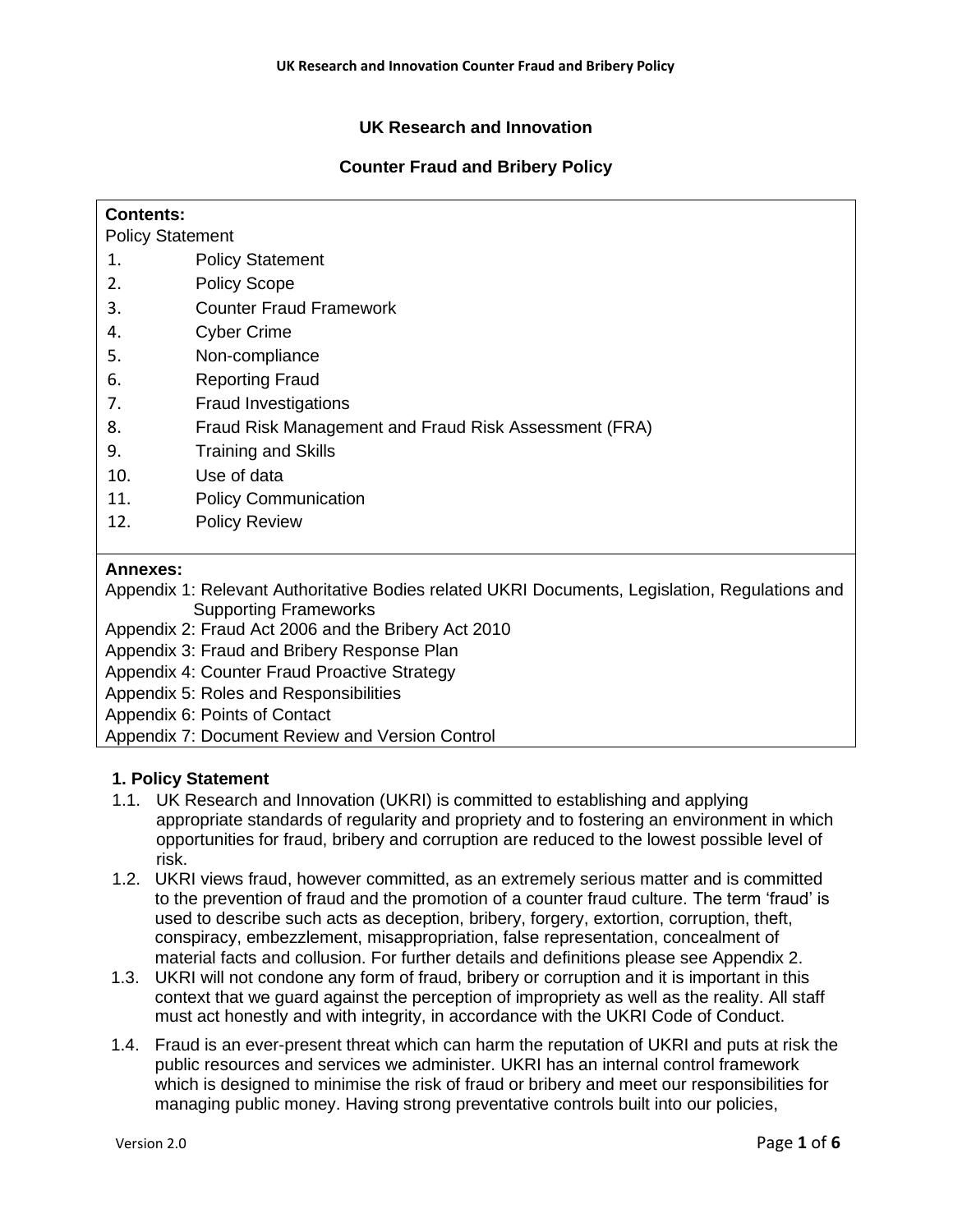processes and programmes and a strong culture of fraud awareness is our primary means of countering fraud.

- 1.5. Three conditions are required for fraud to be committed by an individual: Dishonesty, Opportunity and Motive/Intention. Preventative controls in these areas will help minimise the chance that fraud takes place.
- 1.6. The purpose of this policy is to ensure that all staff are aware of their responsibilities to counter fraud and to safeguard the public resources for which they are responsible. Within this context staff have a critical role in assisting UKRI to combat the risk of fraud.

## **2. Policy Scope**

- 2.1. This policy works in conjunction with the relevant UKRI policies (see appendix 1)
- 2.2. Where fraud is mentioned this should be taken to cover Fraud, Bribery and Cyber Crime.
- 2.3 For the purposes of this policy the use of the word "staff" covers UKRI employees on permanent or temporary contracts. This policy also covers other groups such as Board members and Council members; persons who are on secondment to UKRI; non-UKRI staff such as students, contractors and other persons carrying out work on UKRI premises and/or on behalf of UKRI.
- 2.4. This policy covers overseas activities as well as UK, particularly in cases of overseas funding where new relationships are being pursued and developed.
- 2.5. This policy covers the actions of any person acting on behalf of UKRI (Associated Person as defined by the Bribery Act).
- 2.6. UKRI is committed to investigating allegations where fraud is alleged. Where an allegation is proven, UKRI will attempt to recover any assets lost and to take action against perpetrators of fraud or bribery.
- 2.7. All investigations conducted by the UKRI Counter Fraud Team will be fair and impartial, with due regard to the rights of all persons or entities involved. All information gathered will remain confidential to the extent possible for a thorough investigation and any individuals approached as part of the investigation will be informed about the need to maintain confidentiality.
- 2.8. Investigations will be conducted in accordance with the relevant legislation and UK General Data Protection Regulation (UK GDPR).
- 2.9. Each department or council within UKRI should refer to their respective Debt Recovery Policy and/or process where there is a requirement to pursue recovery of funds following an investigation.
- 2.10. A list of relevant legislation, regulations and supporting frameworks that provide background to this, as well as related UKRI policies and strategies are listed in Appendix 1.

## **3. Counter Fraud Framework**

- 3.1. UKRI is committed to complying with the Cabinet Office Counter Fraud Framework which is outlined in the Government Functional Standards (GOV13). Where UKRI have been assessed as not meeting the functional standards, the UKRI Head of Risk and Counter Fraud will implement an action plan to work towards and maintain compliance.
- 3.2. UKRI, as a Non-Departmental Public Body, must act in line with the guidelines and principles of Managing Public Money which include ensuring adequate arrangements for preventing, countering and dealing with fraud risks.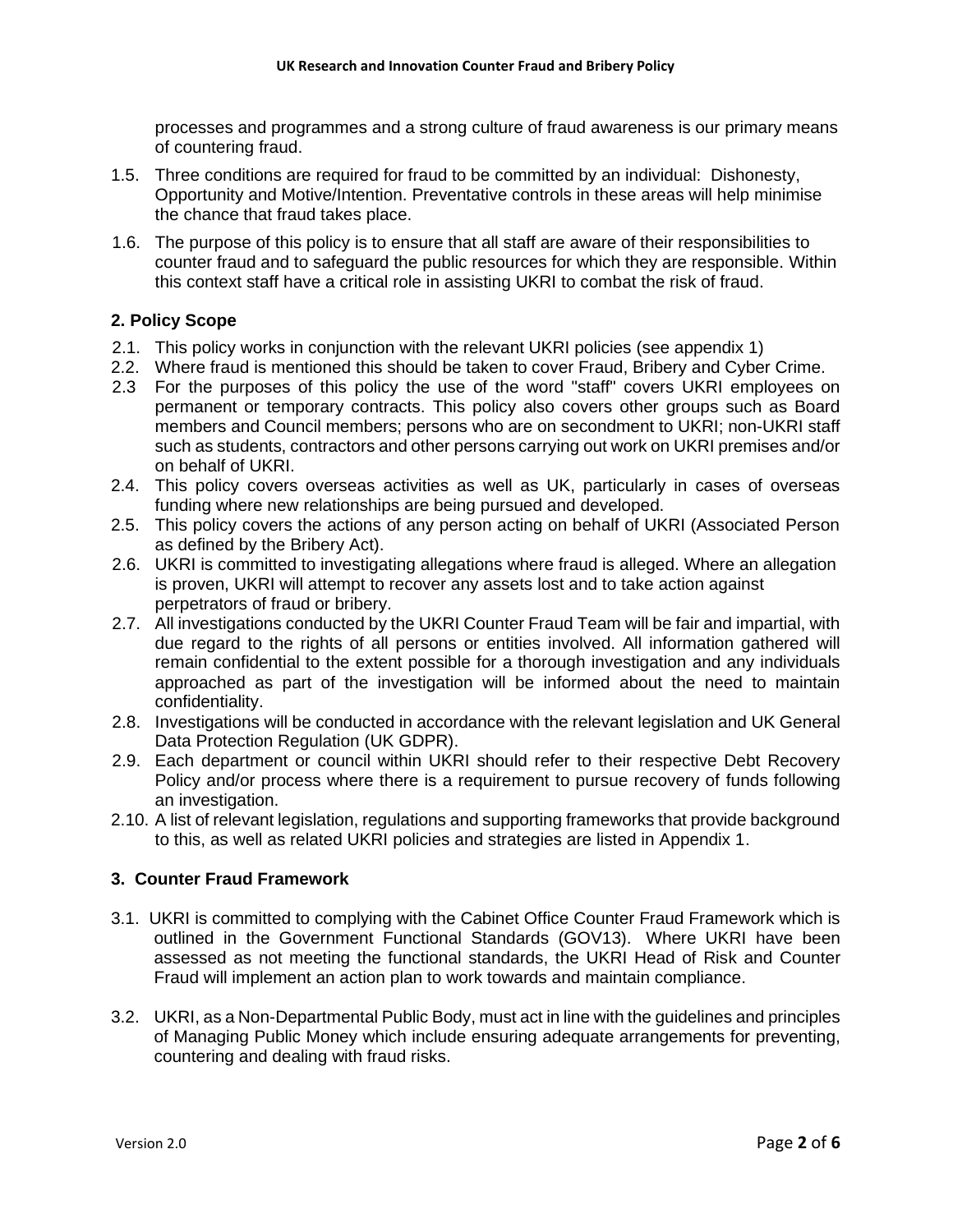# **4. Cybercrime**

- 4.1. Cybercrime has increased considerably over the past few years, shifting from crimes of notoriety to far more serious crimes for financial gain. The UK Government has added cyber activity to its list of Tier One threats to the UK, alongside terrorism, war and global pandemic.
- 4.2. Cybercrime is an 'umbrella' term for lots of different types of crimes which either take place online or where technology is a means and/or target for the attack. Cybercrime can be committed by different groups:
	- cyber criminals interested in making money through fraud or the sale of valuable information
	- industrial competitors interested in gaining an economic advantage
	- foreign intelligence services interested in gaining national security information
	- hackers who find interfering with computer systems enjoyable challenge
	- activists who attack organisations for political or ideological motives
	- staff or those who have legitimate access, who deliberately misuse systems and data.

#### **5. What is non-compliance?**

- 5.1. Non-compliance is broader than fraud and includes a failure or refusal to comply with Terms and Conditions, processes, contract or law. Failures can arise from accidental mistakes/errors or negligence not just intentional acts or omissions. Non-compliance may include incorrect information being provided or stages in processes circumvented to "game the system".
- 5.2. Non-compliance controls and counter-fraud actions therefore go together. Establishing checks and controls to ensure a process is robust and clear not only helps people engage effectively and efficiently but also help reduce the risk of fraud and error by minimising uncertainty and opportunity.

## **Preventative controls against both fraud and non-compliance**

- 5.3. Preventative controls may take the form of background checks, effective recruitment, induction and training. Putting in place staff appraisals, separation of duties, specific targets and standards, and establishing procedures, practices and appropriate structures and supervision should manage the risk of fraud.
- 5.4. When designing and implementing new policies, programmes and systems it is important to ensure that appropriate controls are built in to manage the risk of fraud and non-compliance. The steps taken to manage the risks should be in proportion to a realistic assessment of the likelihood and probable impact.
- 5.5. Managers are required to specifically consider the risk of financial losses in respect of the funding flows and staff for which they are responsible. Such losses may arise from control weaknesses resulting in non-compliance, error or fraud; they can relate to common processes, such as procurement, or to the specific policy instruments or tools.
- 5.6. Where policies and processes change it may be necessary to re-evaluate the risks. Expert advice on fraud risk management should be sought from the Counter Fraud Team in the review and design process and at other key stages. An early evaluation of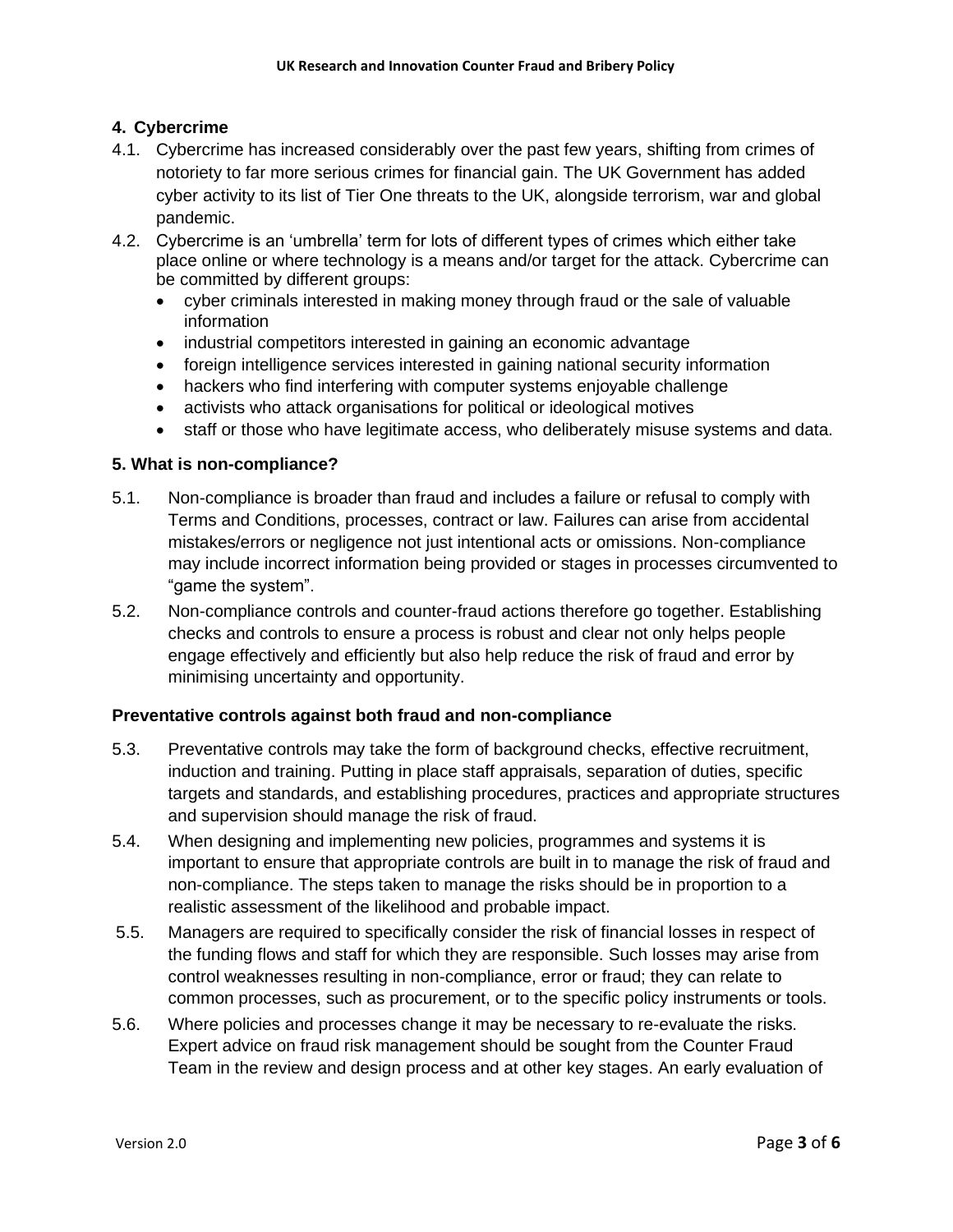the controls should be carried out to determine whether risk measures have been effective in countering fraud and non-compliance risks.

## **6. Reporting Fraud**

- 6.1. Staff should report any suspicions to their line manager as soon as possible in accordance with the Fraud and Bribery Response Plan (see appendix 3). Where staff are reluctant to discuss their concerns with their line manager, they can report their suspicions to the UKRI Senior Counter Fraud Manager, the UKRI Head of Risk and Counter Fraud or the UKRI Director of Risk and Assurance. If the staff member feels unable to raise their concerns internally, they may raise them in accordance with the [UKRI Whistleblowing](https://www.ukri.org/files/termsconditions/rcukukriterms/whistleblowing-pdf/) [Policy.](https://www.ukri.org/files/termsconditions/rcukukriterms/whistleblowing-pdf/)
- 6.2. Staff and Non UKRI staff (external) may also report any suspicions through the Fraud email address [reportfraud@ukri.org](mailto:reportfraud@ukri.org) or the online fraud referral form which can be found on the UKRI website: [\(https://www.report-fraud.co.uk/ukri/0\)](https://www.report-fraud.co.uk/ukri/0).
- 6.3. In exceptional circumstances where reporting fraud via the above routes is deemed inappropriate; suspicions of fraud can also be reported directly to the UKRI Chief Finance Officer who has overall responsibility for Counter Fraud within UKRI.

#### **Issues that should be reported include:**

- any suspected or actual attempts at fraud, bribery or corruption
- concerns that other staff or associated persons may be being bribed; or
- concerns that other staff or associated persons may be bribing third parties, such as clients or government officials.
- 6.4. The UKRI Senior Counter Fraud Manager will be responsible for all investigations with regards to cases of actual or suspected fraud, discovered or reported.

#### **7. Fraud investigations**

- 7.1. UKRI will investigate or commission investigations of all instances of actual, attempted or suspected fraud regardless of value and there are certain procedures that should be followed. The official response is the Fraud Response Plan (see Appendix 2). The Fraud Response Plan sets out UKRI's procedures for ensuring that allegations and reports of fraud or dishonesty are properly followed up, are considered in a consistent and fair manner and that prompt and effective action is taken to:
	- minimise the risk of any subsequent losses
	- reduce any adverse operational effects
	- improve the likelihood and scale of recoveries
	- demonstrate that UKRI retains control in a crisis
	- identify weaknesses in controls and processes and any lessons learned
	- make a clear statement to staff and others that UKRI has a zero tolerance towards fraud and robust processes to guard against fraud.

#### **8. Fraud Risk Management and Fraud Risk Assessment (FRA)**

- 8.1. UKRI will adopt a risk-based approach to counter fraud. A fraud risk assessment will be carried out within the principles of the UKRI Risk Management Policy and reviewed every 12 months. The Head of Risk and Counter Fraud will agree a programme of fraud risk reviews to inform the FRA. The fraud strategy will reflect those areas of high risk with associated activities to address and reduce the risk. Key areas of fraud include:
	- Duplicate Research Funding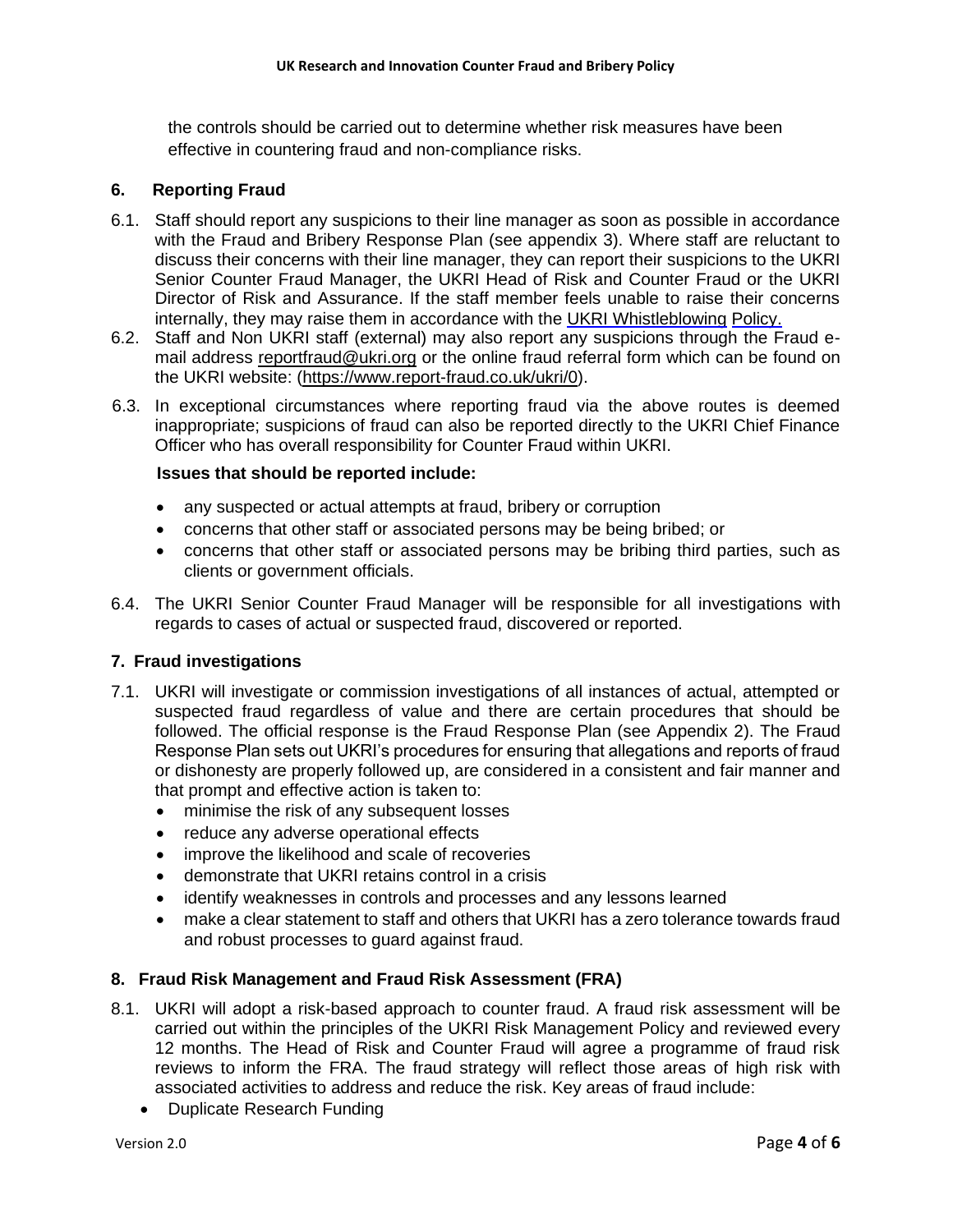- Claim for costs covered by other Government schemes
- UK Grants & Awards Payments
- International Grants & Payments
- Procurement and Supply Chain Management
- False Expenses
- Conflicts of Interest
- 8.2. Results from investigations will be fed into the review of any relevant fraud risk assessments.
- 8.3. Risk Appetite UKRI recognises that it must take risks to achieve its objectives. However, it must take risks in a controlled manner, reducing the exposure to external or internal fraud, misuse of public money or illegal and unlawful behaviour which includes fraud, corruption and bribery.
- 8.4. The Head of Risk and Counter Fraud is responsible for ensuring that UKRI has sufficient processes and controls in place to prevent and detect fraud and to ensure the appropriate action is taken if fraud is detected.

## **9. Training and Skills**

- 9.1. An appropriate counter fraud training programme will be developed to support this policy. Key elements of the training framework will include:
	- reference within Staff Induction
	- e-learning
	- reference within fraud awareness campaigns
	- bespoke training for key groups
- 9.2. The counter fraud training programme will include tailored training for the following groups:
	- Counter Fraud Specialists bespoke training, external providers; BEIS, CIPFA etc.
	- Specialist Areas target training delivered via fraud and bribery workshops
	- All Staff training delivered via IT, eLearning etc.
- 9.3. Information regarding fraud training can be found on the UKRI internal staff website (The Source)
- 9.4. Staff responsible for the delivery of staff fraud training, proactive fraud exercises and the investigation of allegation of fraud and bribery will be suitably trained and qualified. Training and qualification requirements will be agreed and set by the Head of Risk and Counter Fraud in accordance with best practice and adherence with the Government Functional Standard 13 (GOV 13).

#### **10. Use of data**

10.1 UKRI may engage in counter-fraud investigations using personal data held by itself and UKRI partners, including but not limited to employee and third-party data. UKRI may process and share such data with third-party data processors (such as the National Anti-Fraud Network) solely for the purposes of the prevention and detection of fraud. UKRI will at all times take steps to comply with the relevant legislation when processing data for this purpose.

#### **11. Policy Communication**

11.1. This policy will be made available to all staff for reference and guidance purposes through the UKRI Intranet and external web content.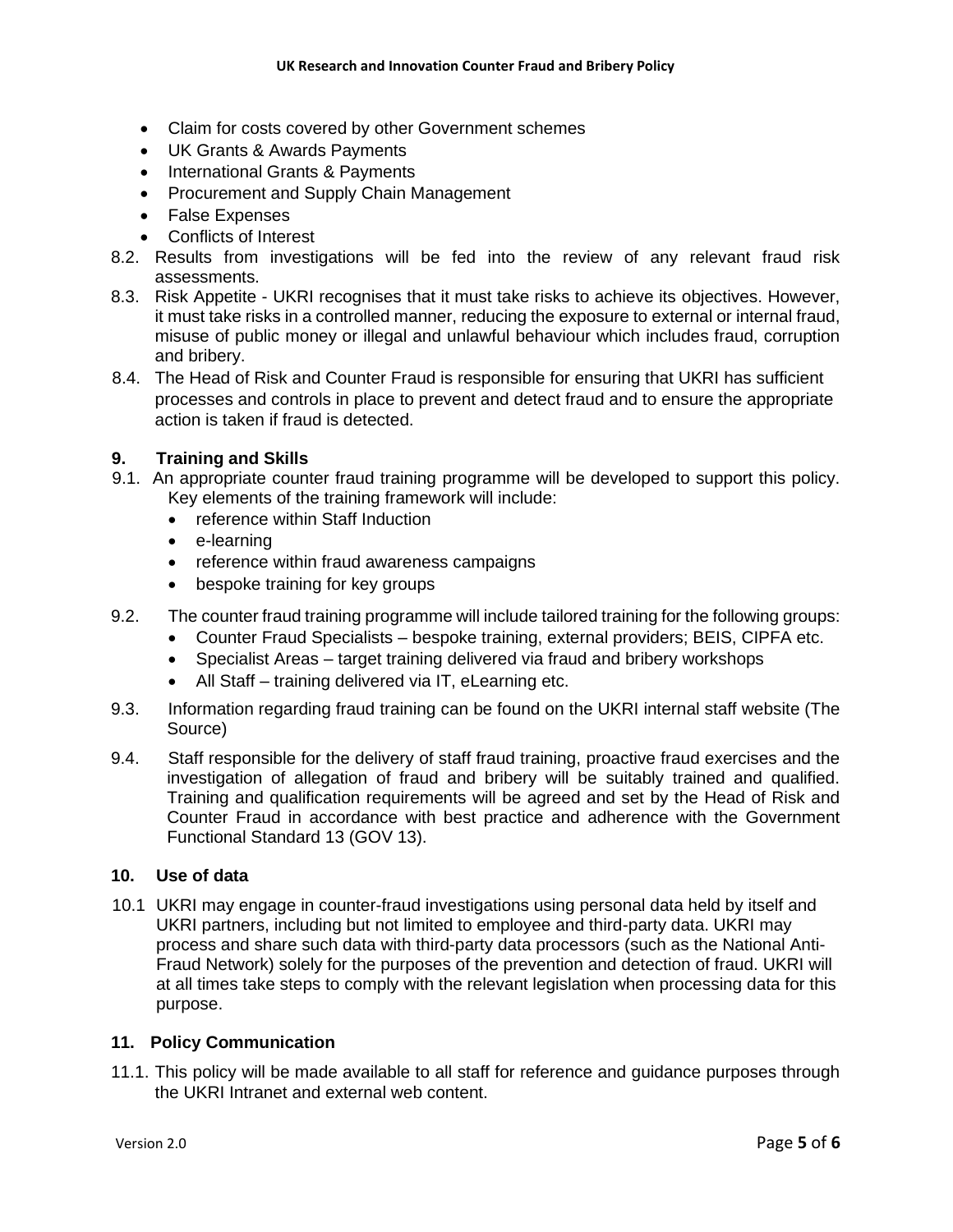# **12. Policy Review**

12.1. This policy will be reviewed on an annual basis to incorporate any legislative changes or changes in the risk profile.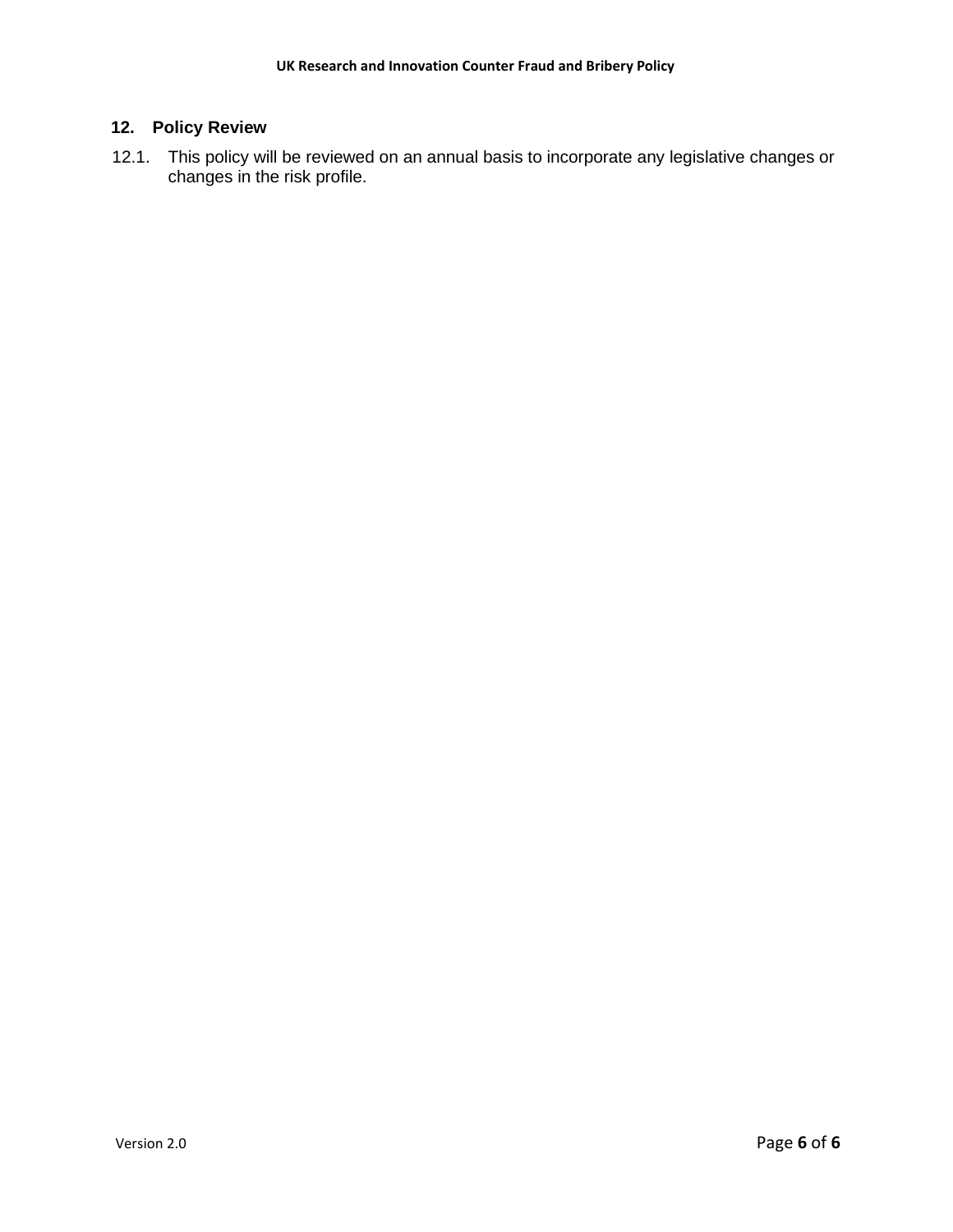# Authoritative Bodies

| Department for       | Supports the scientific community and funds UKRI |
|----------------------|--------------------------------------------------|
| Business, Energy and | activities.                                      |
| Industrial Strategy  |                                                  |
| (BEIS)               |                                                  |

# Related Documents

| The Fraud Act 2006                                               | The Fraud Act 2006                                  |
|------------------------------------------------------------------|-----------------------------------------------------|
| The Bribery Act<br>2010                                          | The Bribery Act 2010                                |
| <b>Managing Public</b><br>Money                                  | <b>Managing Public Money</b>                        |
| Government<br>Functional<br>Standard 13 (GOV<br>13)              | Government Functional Standard 13 (GOV13)           |
| <b>UKRI Code of</b><br>Conduct                                   | <b>UKRI Code of Conduct</b>                         |
| <b>UKRI Managing</b><br>Performance and<br><b>Conduct Policy</b> | <b>UKRI Managing Performance and Conduct Policy</b> |
| <b>UKRI Risk Appetite</b><br><b>Statement</b>                    | <b>UKRI Risk Appetite Statement</b>                 |
| <b>UKRI</b><br>Whistleblowing<br>Policy                          | <b>UKRI Whistleblowing Policy</b>                   |
| <b>UKRI Conflicts of</b><br><b>Interest Policy</b>               | <b>UKRI Conflicts of Interest Policy</b>            |
| <b>UKRI Gifts and</b><br><b>Hospitality Policy</b>               | <b>UKRI Gifts and Hospitality Policy</b>            |
| <b>UKRI Information</b><br><b>Security Policy</b><br>Framework   | <b>UKRI Information Security Policy Framework</b>   |
| <b>UKRI Acceptable</b><br>Use Policy                             | <b>UKRI Acceptable Use Policy</b>                   |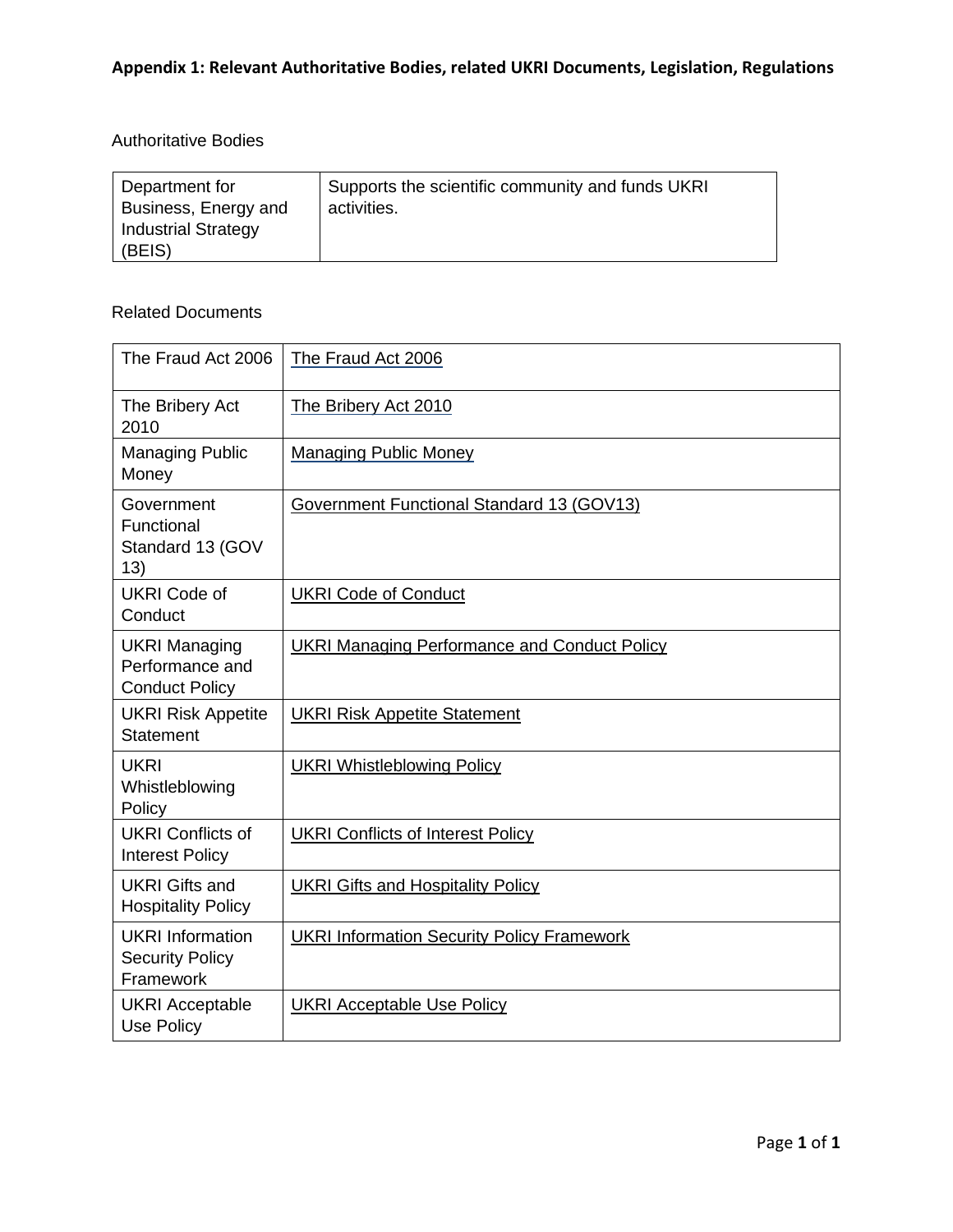## **The Fraud Act 2006**

On 15th January 2007 the Fraud Act 2006 came into effect. This was the result of a major review of the approach to criminal fraud issues and was drafted with three main objectives in mind:

- I. To rationalise the offences of fraud under one cohesive piece of legislation to make the fraud response easier and more effective;
- II. To amalgamate the many small, and often highly specific offences under broader "umbrella" offences, which would be easier to use and to understand; and
- III. To update the law to take account of such developments as electronic financial transactions, Chip and Pin cards, the advent of the Internet and the increasing role of technology and software in the execution of fraud.

Fraud is commonly used to describe dishonest acts or omissions intended to deprive, disadvantage or cause financial loss to another person or party. This can include theft, the misuse of funds or other resources or more complicated crimes such as false accounting and the supply of false information. The essence of the crime is dishonest intent. The Fraud Act 2006 created several new, broadly drafted offences the main ones being:

- 1. The General Offence of Fraud which includes false representation, failing to disclose information when under a legal duty to do so and abuse of position;
- 2. Possessing Articles for Use in Frauds this covers items (such as card cloning machines), software (such as Trojan packages designed to obtain information from PCs or electronic systems) and information (for example possession of another person's credit card details);
- 3. Making or Supplying Articles for Use in Fraud;
- 4. Participating in Fraudulent Business which covers carrying on a business for any fraudulent purpose; and
- 5. Obtaining Services Dishonestly.

It is worth bearing in mind that while fraud is an economic crime, personal financial gain need not be a feature of fraud. Dishonestly seeking to obtain other advantages such as time off work, or access to official facilities could be categorised as fraud if the other criteria in the Fraud Act are met. Indeed, there is no requirement for the perpetrator of a fraud to benefit in a tangible way from the offence. A member of staff who intentionally acted improperly to gain advantage for another person or company – for example in the letting of a contract – could be held to have committed fraud even if they received no payment, or other benefit, for doing so.

## **The Bribery Act 2010**

The Bribery Act 201[0](http://www.legislation.gov.uk/ukpga/2010/23/pdfs/ukpga_20100023_en.pdf) brought together the pre-existing bribery legislation but also created the corporate offence of failure to prevent bribery. In summary, the Act prohibits the following:

- The offering, the giving, the solicitation or the acceptance of any bribe, whether cash or other inducement, regardless of size;
- *to or from* any person or company, wherever they are situated and whether they are a public official or body or private person or company; and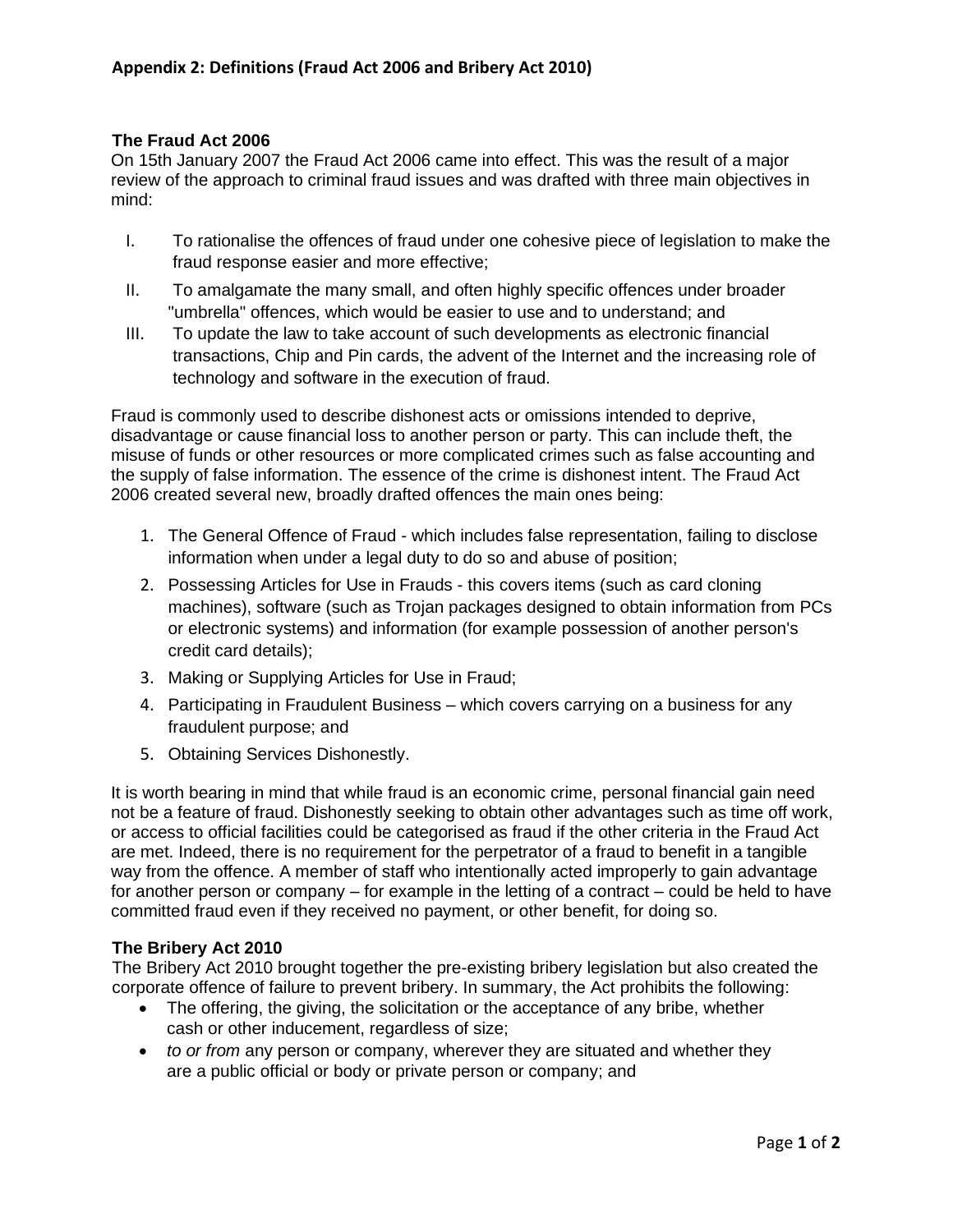## **Appendix 2: Definitions (Fraud Act 2006 and Bribery Act 2010)**

• *by* any individual employee, agent or other person or body acting on the organisation's behalf *in order to* gain any commercial, contractual or regulatory advantage for the organisation in a way which is illegal/unethical *or in order to* gain any personal advantage, pecuniary or otherwise, for the individual or anyone connected with the individual.

This prohibition includes facilitation payments made to public officials for securing or accelerating routine processes and procedures.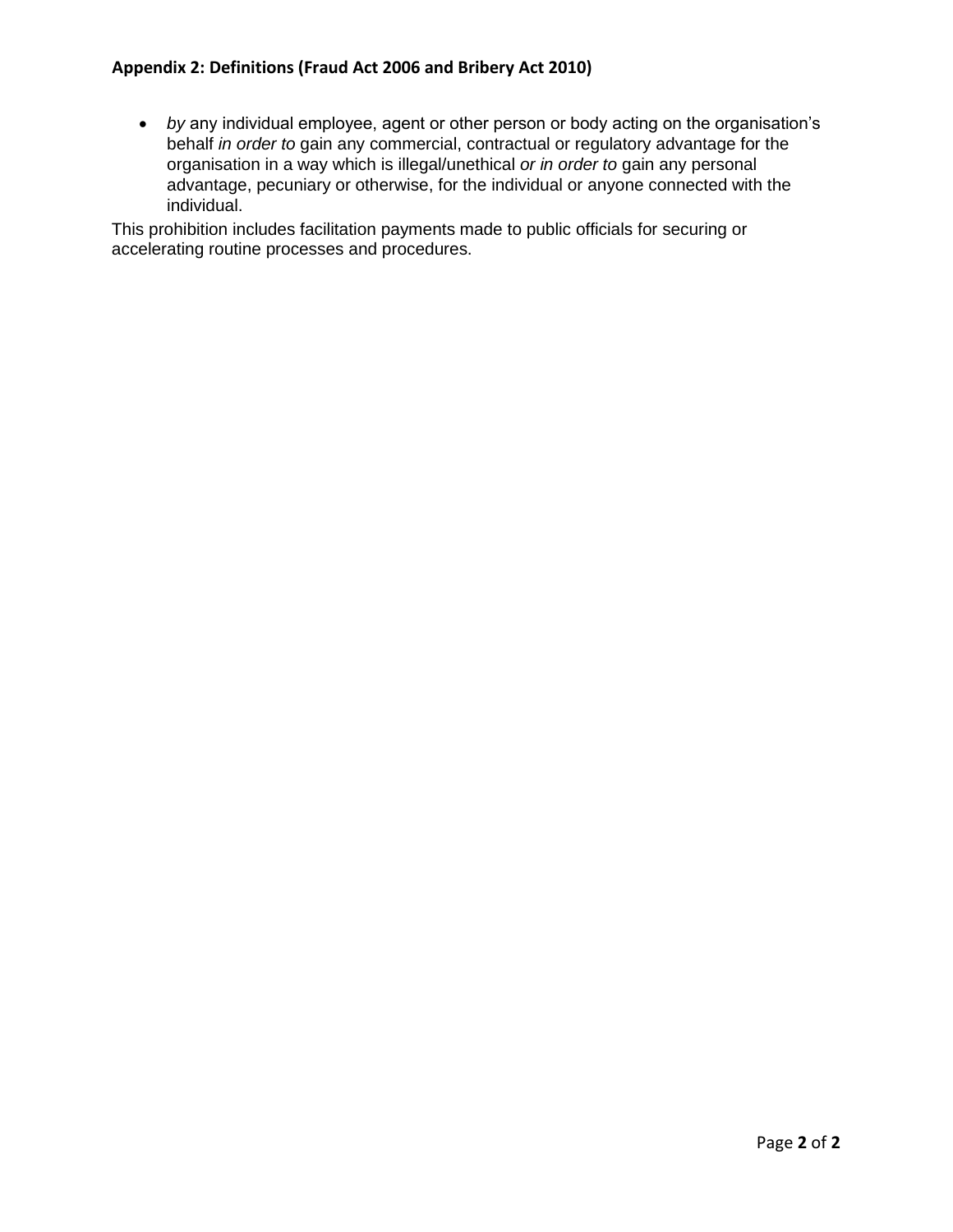## **Appendix 3: Fraud and Bribery Response Plan**

- 1. The purpose of this Fraud Response Plan is to reinforce UKRI's approach to fraud and bribery by setting out the ways in which concerns about fraud and bribery will be actioned. Any suspicion of fraud, bribery or dishonesty will be investigated as set out in this fraud response plan.
- 2. The objectives of the Fraud Response Plan are to ensure that timely and effective action can be taken to:
	- prevent further loses of funds or assets where fraud has occurred and to maximise recovery of losses;
	- minimise the effect of a fraud or corrupt act by taking appropriate and timely action at the earliest opportunity;
	- ensure there is a clear understanding of the processes and responsibilities for identifying, reporting and investigating suspected fraud, bribery or dishonesty;
	- identify the perpetrators and maximise the likelihood of a success of any legal, disciplinary or recovery action; and
	- identify any lessons which can develop future fraud and bribery management and improve internal controls.

#### **Reporting suspicions of fraud**

- 3. It is the responsibility of all staff to report any suspicion of fraud which may have a financial or reputational impact on UKRI.
- 4. Staff should report any suspicions to their line manager as soon as possible. Where staff are reluctant to discuss their concerns with their line manager, they can report their suspicions to the UKRI Senior Counter Fraud Manager, the UKRI Head of Risk and Counter Fraud or the UKRI Director of Risk and Assurance. If the staff member feels unable to raise their concerns internally, they may raise them in accordance with the UKRI Whistleblowing Policy.
- 5. The manager to whom a report has been made should ensure that full details of the incident are reported to the UKRI Counter Fraud Team via the UKRI fraud e-mail address [\(reportfraud@ukri.org\)](mailto:reportfraud@ukri.orf) or to the UKRI Senior Counter Fraud Manager.
- 6. Staff and Non UKRI staff (external) may also report any suspicions through the Fraud email address [reportfraud@ukri.org](mailto:reportfraud@ukri.org) or the online fraud referral form which can be found on the UKRI website: [\(https://www.report-fraud.co.uk/ukri/0\)](https://www.report-fraud.co.uk/ukri/0)
- 7. In exceptional circumstances where reporting fraud via the above routes is deemed inappropriate; suspicions of fraud can also be reported directly to the UKRI Chief Finance Officer who has overall responsibility for Counter Fraud within UKRI.
- 8. To help ensure that the risk of fraud and corruption is minimised, and to maintain the integrity of any investigations; staff should consider the following DO's and DON'T's guidance where fraud is suspected.

**DO:**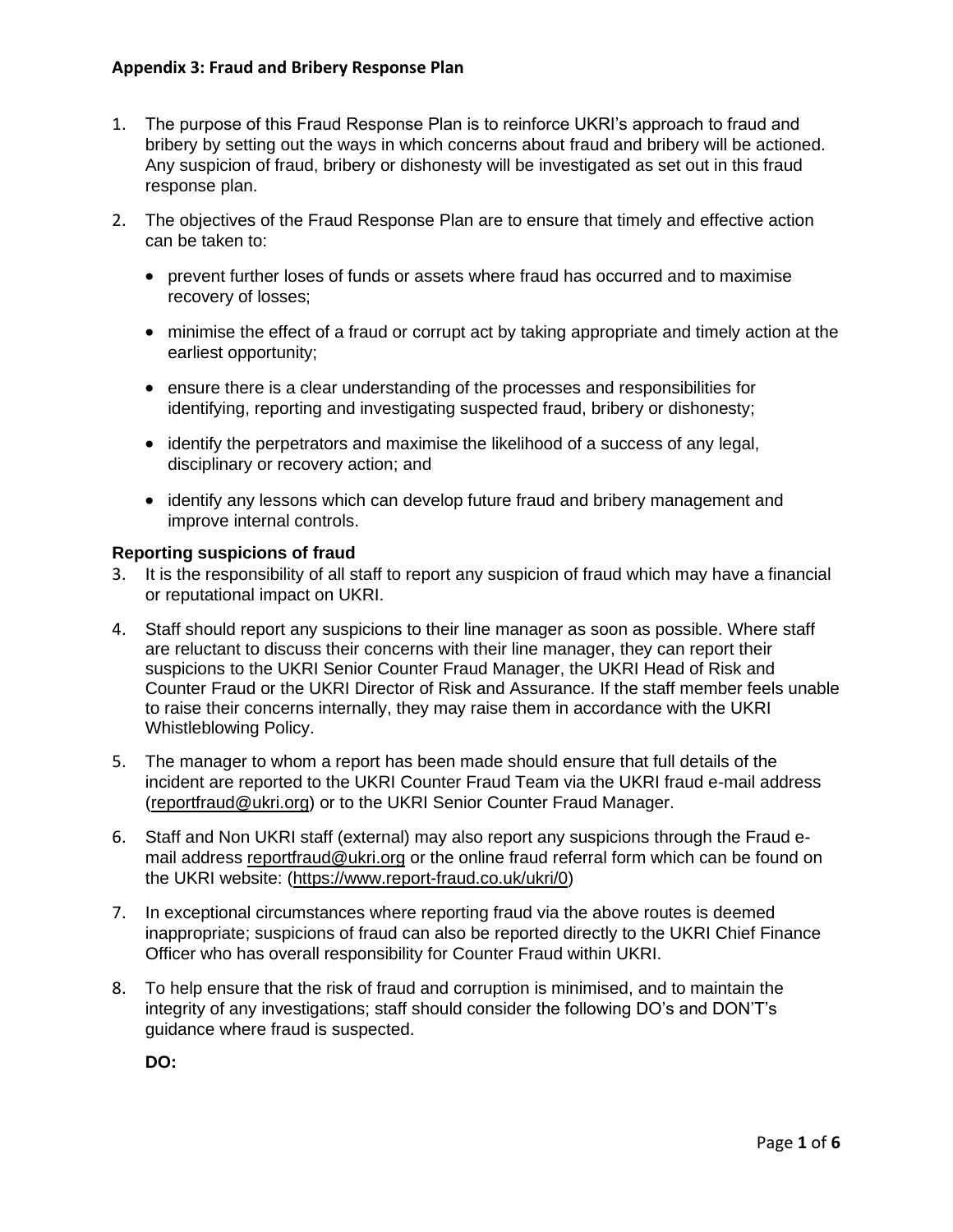- be discreet to ensure to minimise the risk of reputational harm which may result from false accusations and to ensure that the perpetrators are not forewarned. If you suspect someone in your line management chain, be careful not to alert them to your suspicions. Information must be shared on a 'need to know' basis only;
- act quickly and carefully and follow the procedures and guidance set out in the Fraud Response Plan and Counter Fraud and Bribery Policy;
- provide as much information as is readily available such as; names, dates, times, transactions, invoice numbers etc. without removing any documentation or discussing with the suspected perpetrator;
- make a note of your concerns, recording all relevant details, such as; the nature of your concern, the names of the parties you believe to be involved, details of any telephone or other conversations with names, dates, times and any witnesses; timeliness is important to ensure a better recollection of events or information; and
- retain any evidence you may have; the quality of evidence is crucial. The more direct and tangible the evidence, the better the chances of an effective investigation.

## **DON'T:**

- be afraid of raising your concerns. The Civil Service Code and the Public Interest Disclosure Act provide protection for employees who raise reasonably held concerns through the appropriate channels;
- convey your concerns to anyone other than authorised persons, there may be a perfectly reasonable explanation for the events that give rise to your suspicion. Spreading unsubstantiated concerns may harm innocent persons; and
- approach the suspected perpetrators or try to investigate the matter yourself. There are special rules relating to the gathering of evidence for use in criminal and other legal matters. Any attempt to gather evidence by persons who are unfamiliar with these rules may prejudice the case. It is important to ensure that evidence is not contaminated, lost or destroyed.

## **Responding to immediate threats**

- 9. Action should be taken to remove or mitigate the risk of ongoing fraud or by consulting with the relevant departments and taking the appropriate action which may include:
	- suspending payments;
	- safeguarding files and any other potential evidence.
	- moving staff to another post or suspending then to facilitate the ongoing investigation (suspension should not be regarded as disciplinary action, nor should it imply guilt); or
	- changing a financial procedure

## **Establishing the Facts and Investigating Fraud**

10. All allegations and reports of fraud, bribery or dishonesty will be investigated by an appropriate accredited counter fraud investigator within the UKRI Counter Fraud Team. In the absence of any suitable resource within UKRI; the Head of Risk and Counter Fraud, in consultation with the Director of Risk and Assurance will consider any additional resource requirements and if appropriate, will contact GIAA or BEIS to request assistance from other government agencies.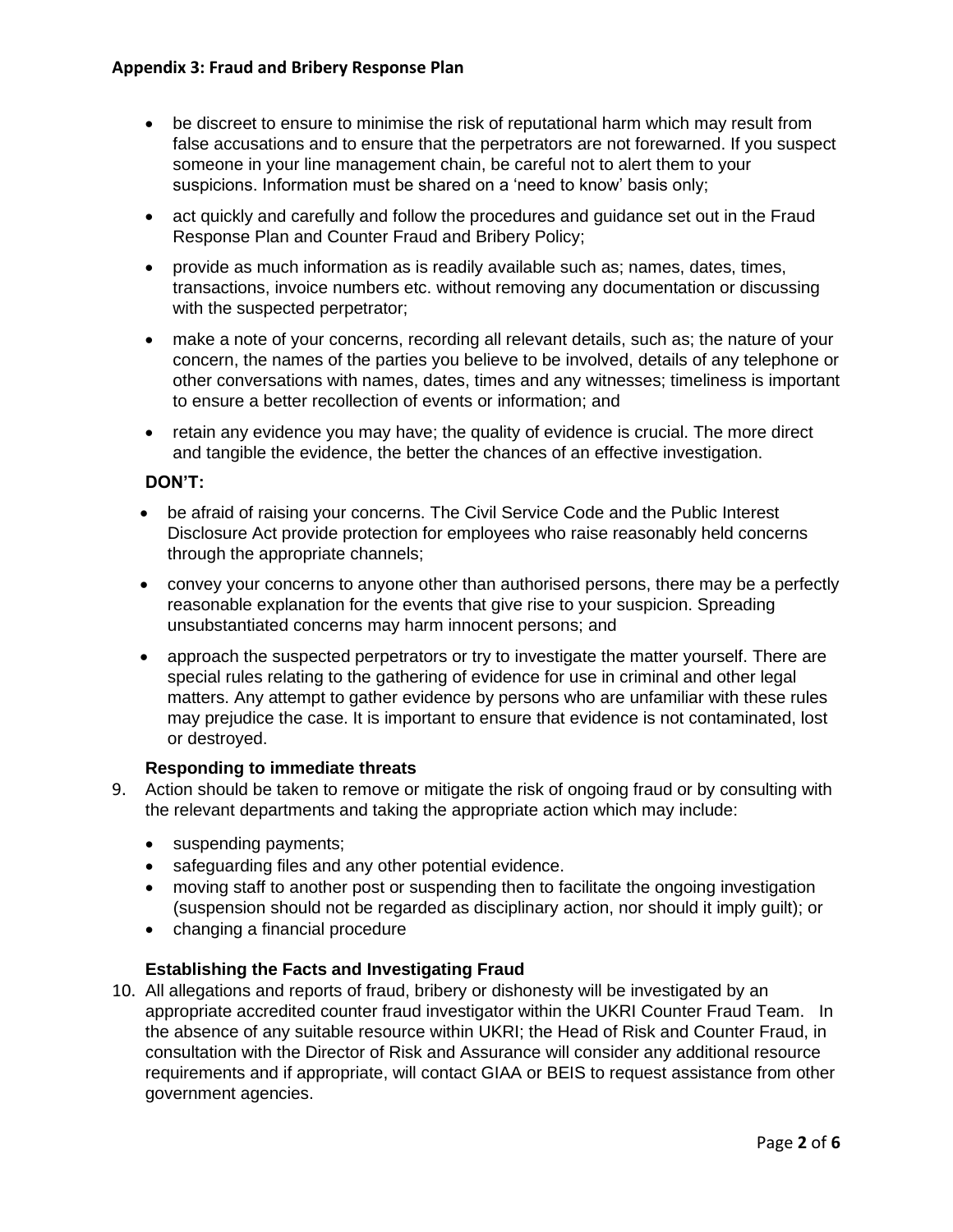- 11. The objective of any investigation is to prove or disprove suspicions or allegations of fraud by thoroughly evaluating all material evidence and establishing the facts.
- 12. Suspicion of fraud does not infer guilt. As such, all suspected fraud will be investigated fairly in an independent, open-minded and professional manner with the aim of protecting the interests of both UKRI and the suspected individual(s).
- 13. The following action will be taken on receipt of a fraud allegation;
	- the referral will be allocated to an appropriate Counter Fraud Manager for an initial review and details of the case will be recorded on the Counter Fraud Team Case Management System;
	- where there is enough evidence to warrant an investigation by the Counter Fraud Team, the Counter Fraud Manager will ensure that an Initial Case Report is issued to the relevant department leads within 5 working days of receiving the allegation. The Initial Case Report will detail the allegations and any initial enquiries or actions to be taken to minimise the risk of further losses. The Initial Case Report will also detail actions to be undertaken by the Counter Fraud Team;
	- where there is insufficient evidence to warrant a fraud investigation, the Counter Fraud Manager will refer the matter back to the relevant department with appropriate recommendations which may include additional project monitoring, due diligence and assurance activities or HR investigations;
	- on cases retained by the Counter Fraud Team, the Counter Fraud Manager will work with the appropriate internal or external colleagues and will review the available evidence (e.g. emails, reports, grant forms) and any relevant open source data. The Counter Fraud Manager may also carry out informal interviews as part of a preliminary investigation and where appropriate, conduct interviews under caution in compliance with the Police and Criminal Evidence Act (PACE) if the investigation is likely to lead to criminal action;
	- during the course of the investigation; the Counter Fraud Team will provide case updates to the relevant department/executive leads by way of Interim Case Reports or Operational Working Group meetings;
	- where appropriate, the Counter Fraud Team will also provide updates to the UKRI Chief Executive's Office and other relevant parties in the form of Briefing Notes; and
	- where allegations and reports of fraud, bribery or dishonesty relate to UKRI staff, the investigation will comply with the UKRI Disciplinary Policy with the rights of the individual reporting the suspected fraud protected in accordance with the UKRI Whistleblowing Policy and UKRI Code of Conduct Policy. Any investigation which involves criminal offences must take priority over any disciplinary investigation. The Counter Fraud Team will notify and provide regular updates to HR. Employees who are subject to investigation will be supported by HR and will have access to the Employee Assistance Programme (EAP).
- 14. Evidence in investigations of alleged fraud and bribery should be secured in a legally admissible format, i.e.: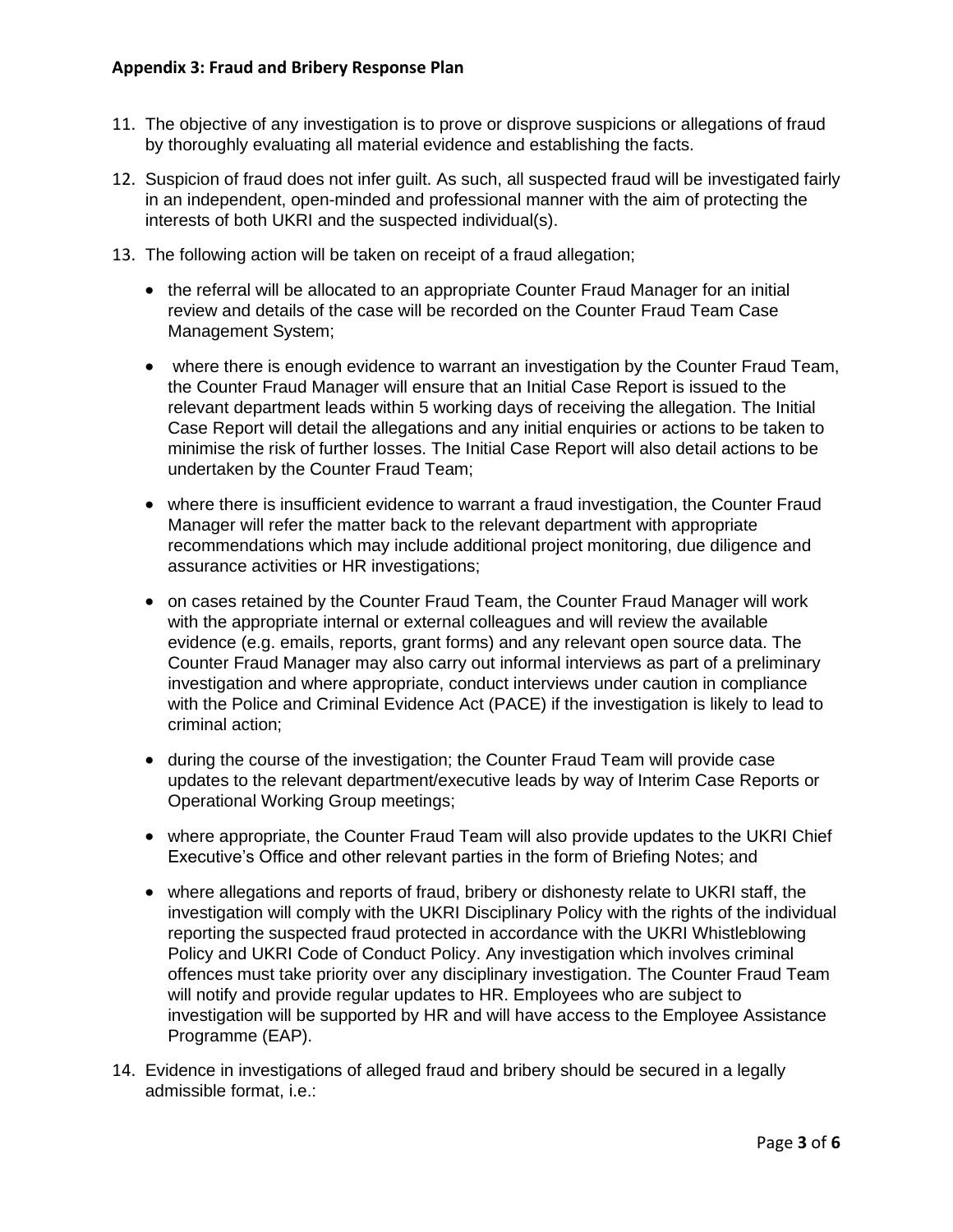- evidence must be carefully preserved
- where possible, evidence should not be handled, and no marks should be made on original documents
- a record should be kept of anyone handling evidence; and
- when dealing with staff under suspicion of fraud or bribery prompt action must be taken.

#### **Referrals to Law Enforcement Agencies**

- 15. Any decision to notify the police, [Action Fraud](https://www.actionfraud.police.uk/contact-us) or any other law enforcement agencies will be made by the UKRI Director of Risk and Assurance in consultation with the Head of Risk and Counter Fraud. The decision on whether to pursue criminal action will be judged on the merits of each case in terms of evidence and burden of proof. Particular consideration will also be given as to whether criminal proceedings should be undertaken in order to protect both UKRI and public interests. Each case will be considered on its own merits, in accordance with the expert advice obtained with a view to minimising losses (both monetary and otherwise) to UKRI.
- 16. For more complex frauds the UKRI Chief Financial Officer may decide how to proceed, following consultation with the Head of Risk and Counter Fraud and Director of Risk and Assurance.
- 17. The Counter Fraud Team will liaise with the police and other law enforcement agencies on behalf of UKRI in relation to any fraud investigations and will consult with or notify the UKRI Legal Team or Human Resources as appropriate.
- 18. Police investigations may take precedence over any internal investigation or disciplinary process. All staff must co-operate fully with any police investigation and must not disclose that any police or other law enforcement investigation is taking place without the agreement of the Counter Fraud Team.

## **Recovery Action**

- 19. UKRI will seek to recover losses in all cases where a fraud has been proven. The Counter Fraud Team will ensure that details are supplied to support any recovery action.
- 20. Where an employee is dismissed following a finding of fraud, a claim for recovery of losses against UKRI will be offset against any monies or future benefits due to the employee.

#### Conclusion and Lessons Learned

- 21. Following all fraud investigations, a final case report will be produced detailing the findings and conclusion of the case. The final case report will include the following information:
	- background as to how the investigation arose;
	- what action was taken in response to the allegations;
	- the conduct of the investigation;
	- the facts that came to light and the supporting evidence;
	- recommendations on action against any party where the allegation was proven;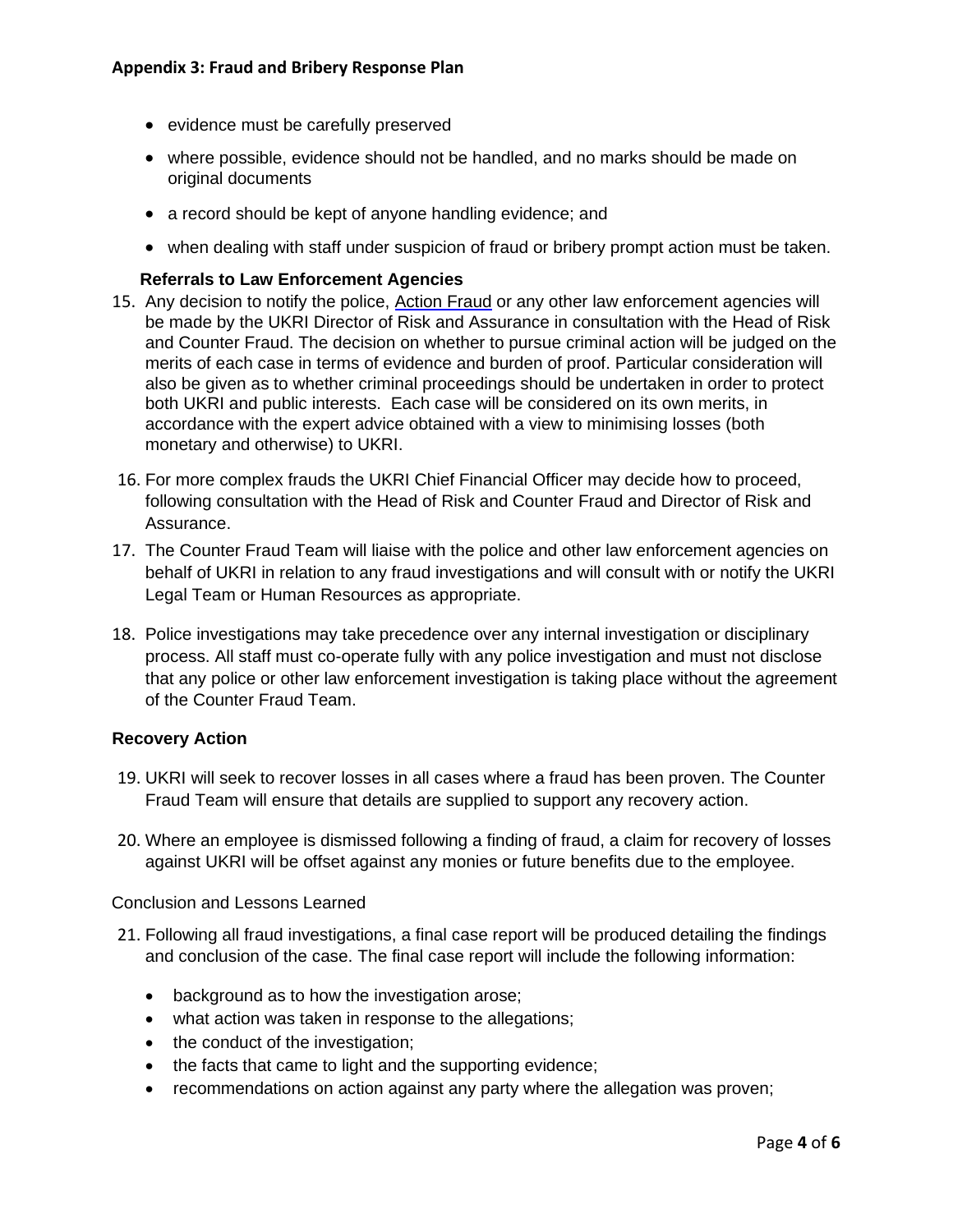## **Appendix 3: Fraud and Bribery Response Plan**

- recommendations on recovery action; and
- recommendations and/or action for management to reduce further exposures and to minimise any recurrence which may include improvements to controls and processes, to be considered as part of lessons learned.
- 22. Any recommendations made by the Counter Fraud Team should be reviewed and actioned as soon as possible.
- 23. The UKRI manager responsible for the department in which the fraud was identified will, at an appropriate time, consider the results of the investigation and assess whether there is a weakness in UKRI's systems of internal control which needs to be addressed.

#### **Communications**

- 24. As detailed above, the Counter Fraud Team will provide case updates to the relevant department/executive leads and where appropriate the UKRI Chief Executive's Office by way of Case Reports, Briefing Notes and any Operational Working Group meetings.
- 25. The UKRI Counter Fraud Team will notify the UKRI Communications Team of any cases which may result in public or media interest and the UKRI Communications Team will be responsible for dealing with any enquiries from the press and other media.
- 26. The UKRI Senior Counter Fraud Manager is required to notify BEIS of any fraud or bribery suffered by UKRI which may result in public or media interest and/or law enforcement involvement.
- 27. The UKRI Senior Counter Fraud Manager is also required to notify HM Treasury of any proven fraud in the Consolidated Data Return (CDR) and the annual fraud return.
- 28. The UKRI Director of Risk and Assurance will provide regular updates as to Counter Fraud activities to the Audit, Risk, Assurance & Performance Committee (ARAPC).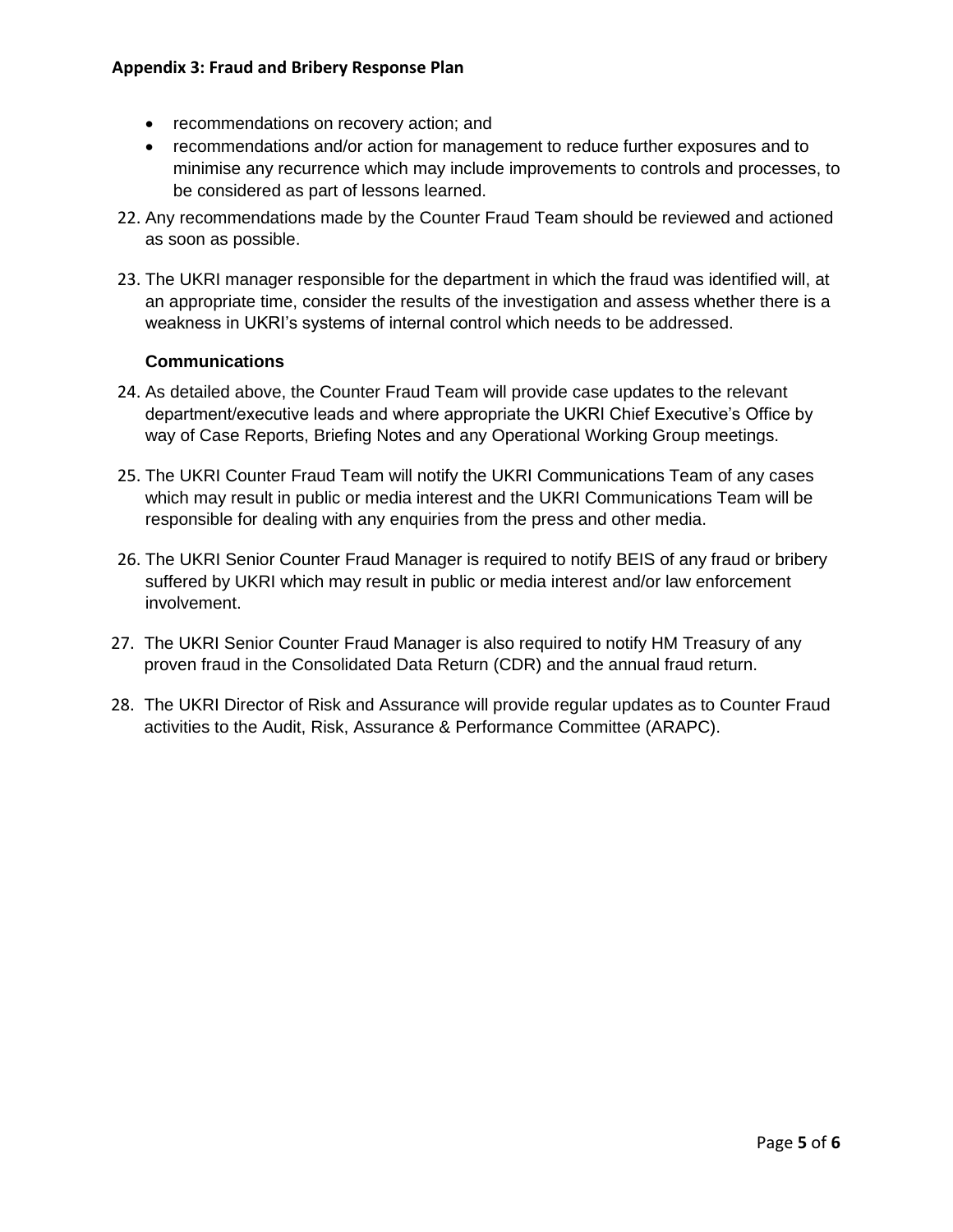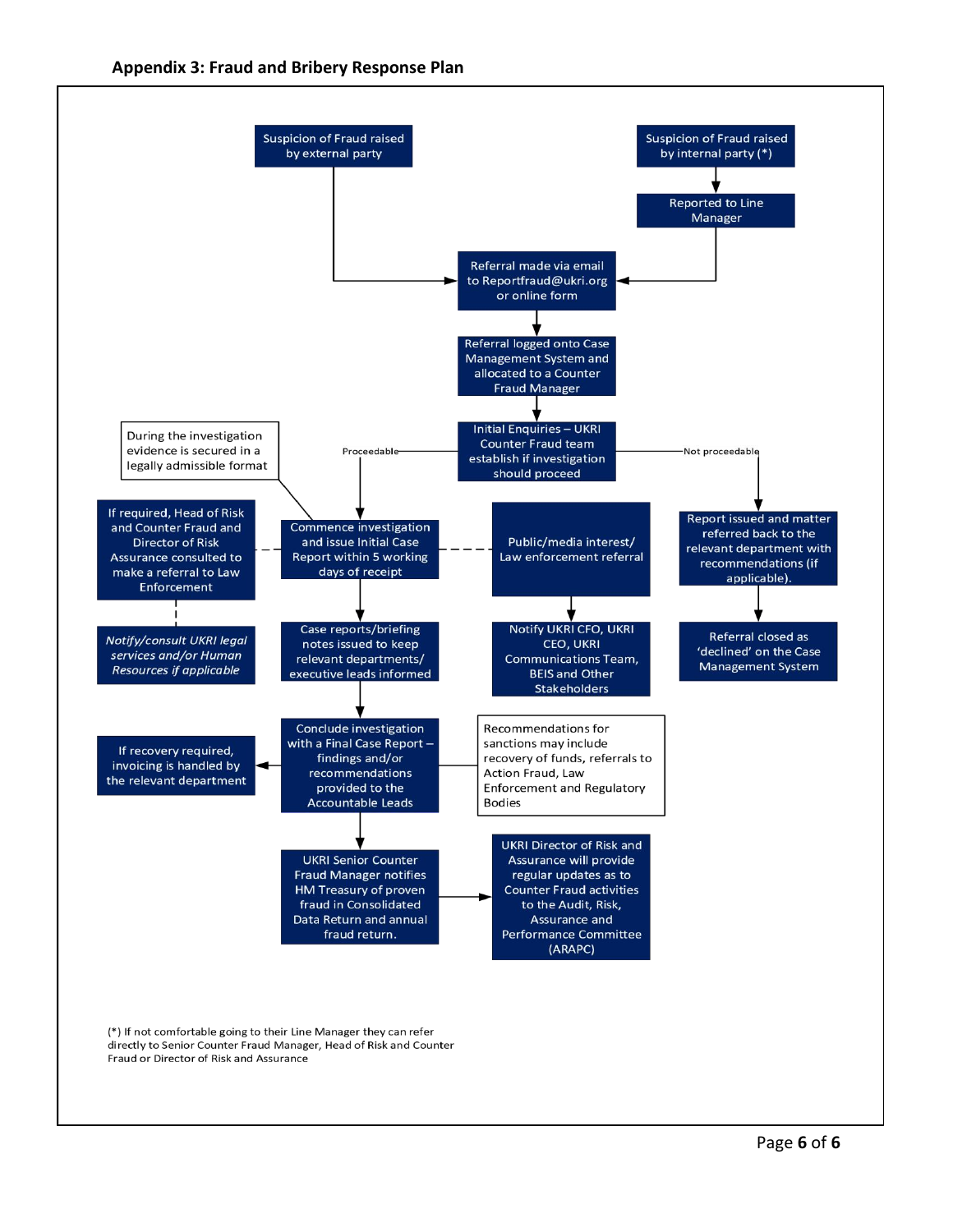- 1. The UKRI Counter Fraud Team will undertake a number of activities in order to identify and detect areas of fraud and bribery across the organisation. This will include:
	- governance led data analytics and Fraud Risk Assessments to assess risks and analyse trends
	- risk based audit plan by the Government Internal Audit Agency (GIAA). As approved by the Audit, Risk, Assurance and Performance Committee
	- participation of Cabinet Office Random sampling exercise
	- participation in the National Fraud Initiative (NFI)
	- local proactive exercises involving specific targeting of know fraud risks i.e. testing of travel and subsistence claims and check of company's house records against the UKRI Register of Interests, and
	- there will be a range of proactive activities identified and agreed by the People, Finance and Organisation Committee (PFO) to reflect the current fraud landscape.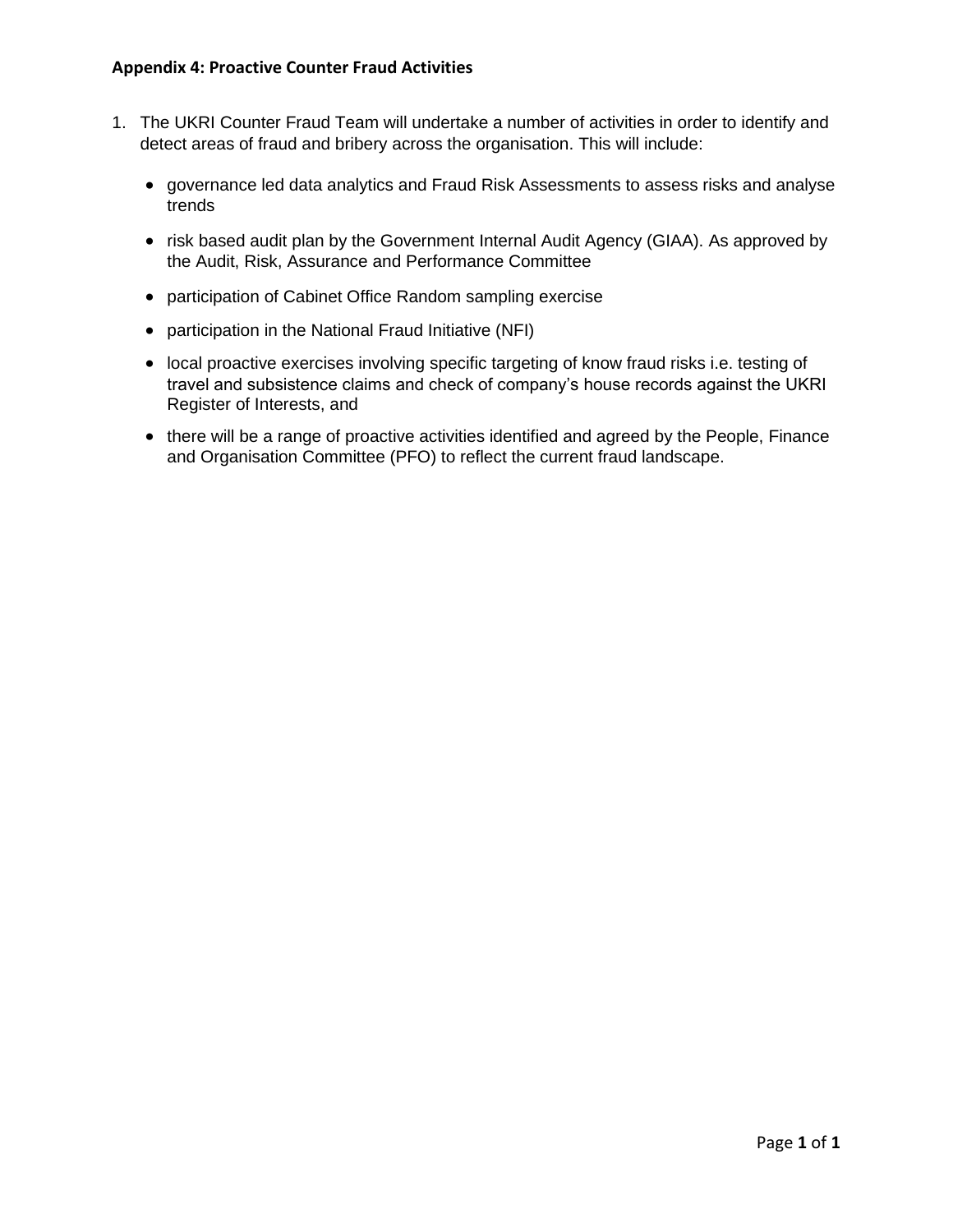## **Appendix 5: Roles and Responsibilities**

#### **1. Roles and Responsibilities**

The HM Treasury handbook, Managing Public Money, sets out the general roles and responsibilities for people working in the public sector in relation to fraud. These roles will be established at UKRI as follows:

#### Chief Executive Officer

- 1.1. The Chief Executive Officer is responsible for establishing and maintaining a sound system of internal control that supports the achievement of UKRI policies, aims and objectives. The system of internal control is designed to respond to and manage the whole range of risks that UKRI faces. The system of internal control is based on an ongoing process designed to identify the principal risks, to evaluate the nature and extent of those risks and to manage them effectively. Managing fraud risk will be seen in the context of the management of this wider range of risks. UKRI Board
- 1.2. The UKRI Board has appointed the Chief Financial Officer (CFO) as the fraud champion who is responsible for supporting the counter fraud strategy and for ensuring that fraud, bribery and corruption are viewed as a high priority in the development of UKRI.

People Finance and Organisation Committee (PFO)

1.3. The PFO committee is chaired by the Chief Finance Officer and considers: common operational, financial and people frameworks and policies across UKRI; day-to-day operational management and oversight of the overall governance and assurance framework; oversight and reporting of expenditure; managing and monitoring of staff capability; and capacity, operational and financial issues.

#### Audit, Risk, Assurance & Performance Committee (ARAPC)

1.4. ARAPC will review the adequacy of the policies and procedures for all work related to counter fraud and bribery. ARAPC will receive regular reports and ensure appropriate action in significant matters of fraudulent conduct and financial irregularity; and they will monitor both the progress and the implementation of recommendations in support of counter fraud.

Chief Finance Officer

- 1.5. The overall responsibility for managing the risk of fraud is at Executive Committee level and has been delegated to the Chief Finance Officer. Responsibilities include:
	- ensuring that UKRI is compliant or is working towards compliance with the Cabinet Office Counter Fraud Functional Standards; and
	- reporting significant incidents of fraud to the Chief Executive Officer reporting to HM Treasury in accordance with Managing Public Money

#### Chief Operating Officers

- 1.6. The Chief Operating Officers for each of the Councils will be responsible for:
	- ensuring the principles of protecting public money are upheld:
	- encouraging a positive fraud culture within their organisation; and
	- ensuring that were fraud or wrongdoing has occurred a lesson learnt exercise is completed to identify failures in controls and processes. There must be a clear plan to reduce the risk of exposure to future fraud;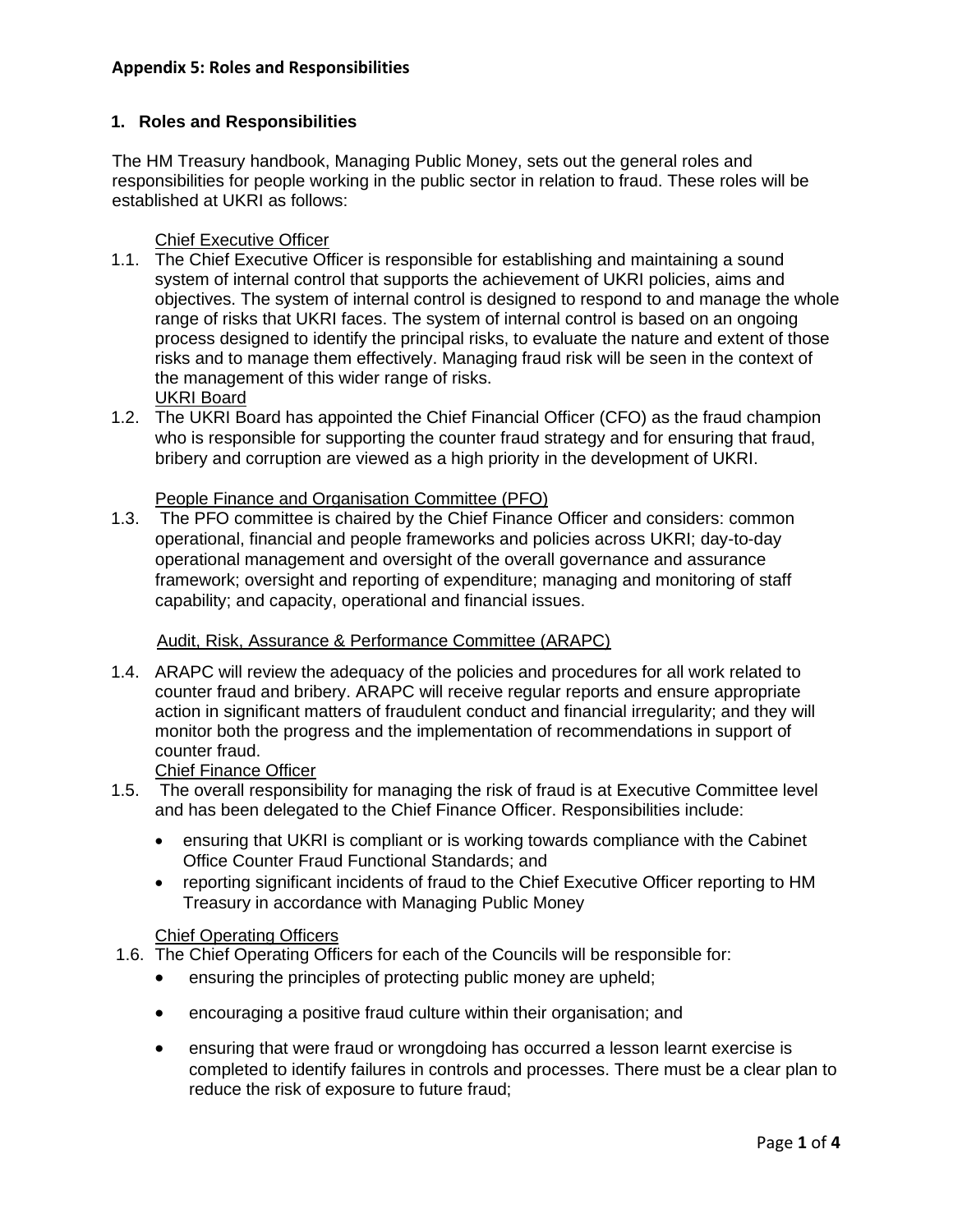## Council Counter Fraud Champions

- 1.7. As described above the CFO is the overall champion at board level. Each of the Councils Chief Operating Officer or equivalent will act as the Councils Counter Fraud Champion for:
	- liaison with the UKRI Counter Fraud Team;
	- facilitating fraud initiatives and discussions within UKRI and external bodies;
	- distribution of fraud awareness material, and
	- distribution of fraud alerts.

For the purpose of this policy senior manager is defined as a member of staff who has supervisory responsibility of other employees.

#### Director of Risk and Assurance

- 1.8. The Director of Risk and Assurance is responsible for:
	- ensuring, alongside the Head of Risk and Counter Fraud, that UKRI is compliant or is working towards compliance with best practices on fraud management in line with government standards;
	- supporting the CFO in delivering their fraud responsibilities; and
	- liaising with ARAPC on fraud related matters.

Head of Risk and Counter Fraud

- 1.9. The Head of Risk and Counter Fraud is the professional lead for risk management in UKRI and is responsible for:
	- developing and maintaining a fraud risk assessment and undertaking a regular review of the fraud risks associated with each of the key organisational objectives;
	- establishing and maintaining an effective anti-fraud policy and fraud response plan, commensurate to the level of fraud risk identified in the fraud risk assessment;
	- designing an effective control environment to prevent fraud commensurate with the fraud risk assessment;
	- providing appropriate expert advice and challenge on the risk to the Board, CEO and Managers across UKRI;
	- establishing appropriate mechanisms for:
		- o reporting suspected fraud
		- o referring instances of fraud and bribery to BEIS and other relevant partners and bodies, and
		- o co-ordinating assurances about the effectiveness of anti-fraud policies to support the Governance Statement.
	- ensuring that all staff are aware of the organisation's anti-fraud policy and know what their responsibilities are in relation to combating fraud;
	- developing skill and experience competency frameworks, and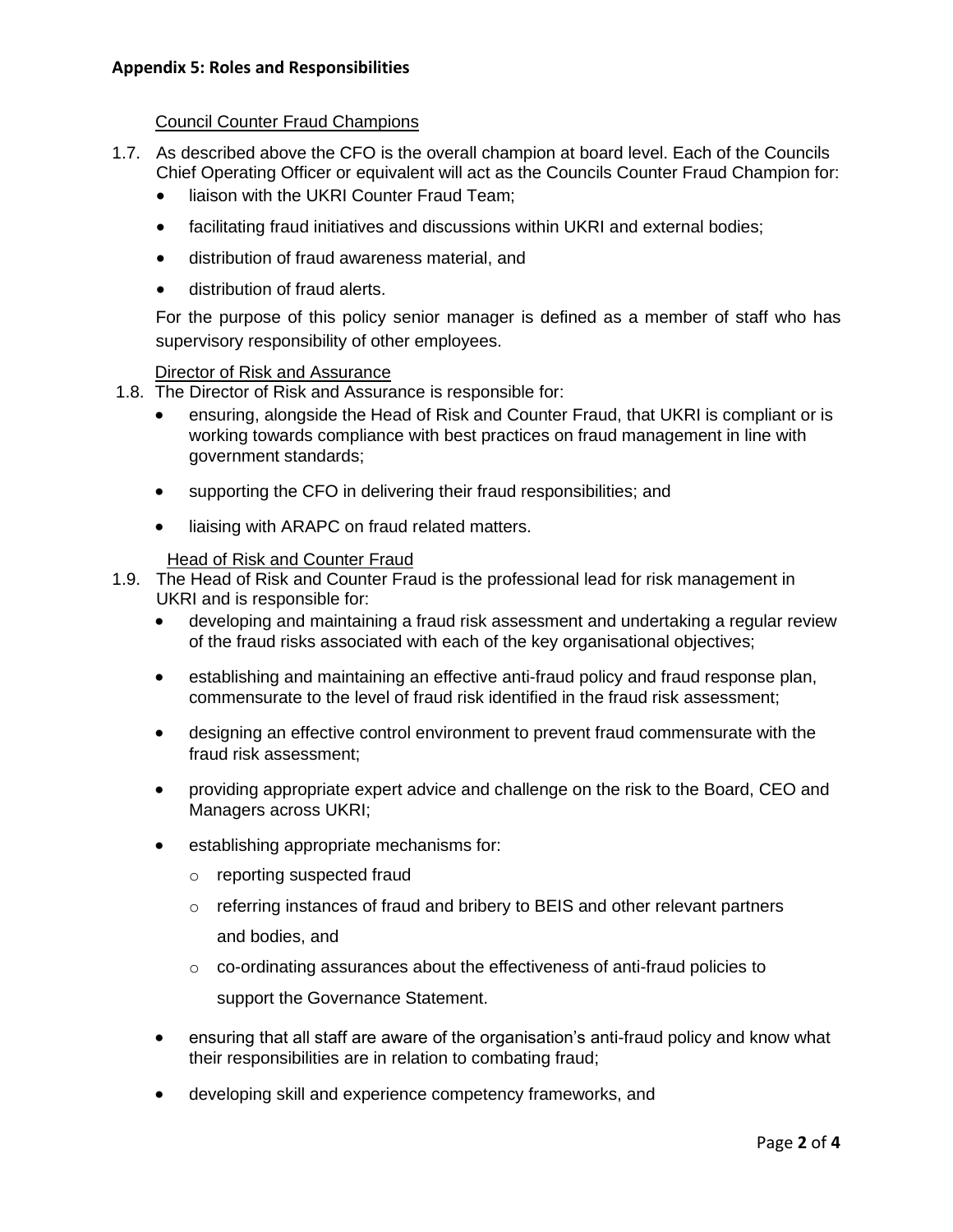• ensuring that appropriate anti-fraud training and development opportunities are available to appropriate staff in order to meet the defined competency levels.

#### UKRI Counter Fraud Team

- 1.10. Responses and investigations to allegations of fraud will be led by the Senior Counter Fraud Manager within the Risk and Counter Fraud function. The Senior Counter Fraud Manager is responsible for:
	- the development, administration, dissemination and application of this policy;
	- completing a fraud risk assessment;
	- maintaining the Fraud Investigation Register (case management system);
	- training and awareness;
	- production of any outputs required under the Cabinet Office Fraud and Error initiative;
	- the investigation of all allegations of fraud, bribery and corruption;
	- representing UKRI on the Cabinet Office Counter Fraud Network, and
	- representing UKRI on the BEIS Counter Fraud Network.

#### Line managers

- 1.11. Line managers have a key role in combating fraud and bribery through:
	- being aware of the potential risk to fraud, bribery and/or corruption within their sphere of operations and responsibility
	- ensuring that an adequate system of internal control exists within their areas of responsibility
	- ensuring that all procedures and policies in place to quard against fraud and bribery are followed
	- ensuring that controls are being complied with and their systems continue to operate effectively, and
	- implementing new controls to reduce the risk of similar fraud occurring where frauds or bribery have taken place.

## All staff

- 1.12. All staff are responsible for safe-guarding public funds/ managing public money which involves:
	- familiarising themselves with related regularity and propriety requirements, including:

o the UKRI Conflicts of Interest Policy o the UKRI Gifts Hospitality and Policy, and o the UKRI Whistleblowing Policy.

• complying with all procedures and policies in place to guard against fraud and bribery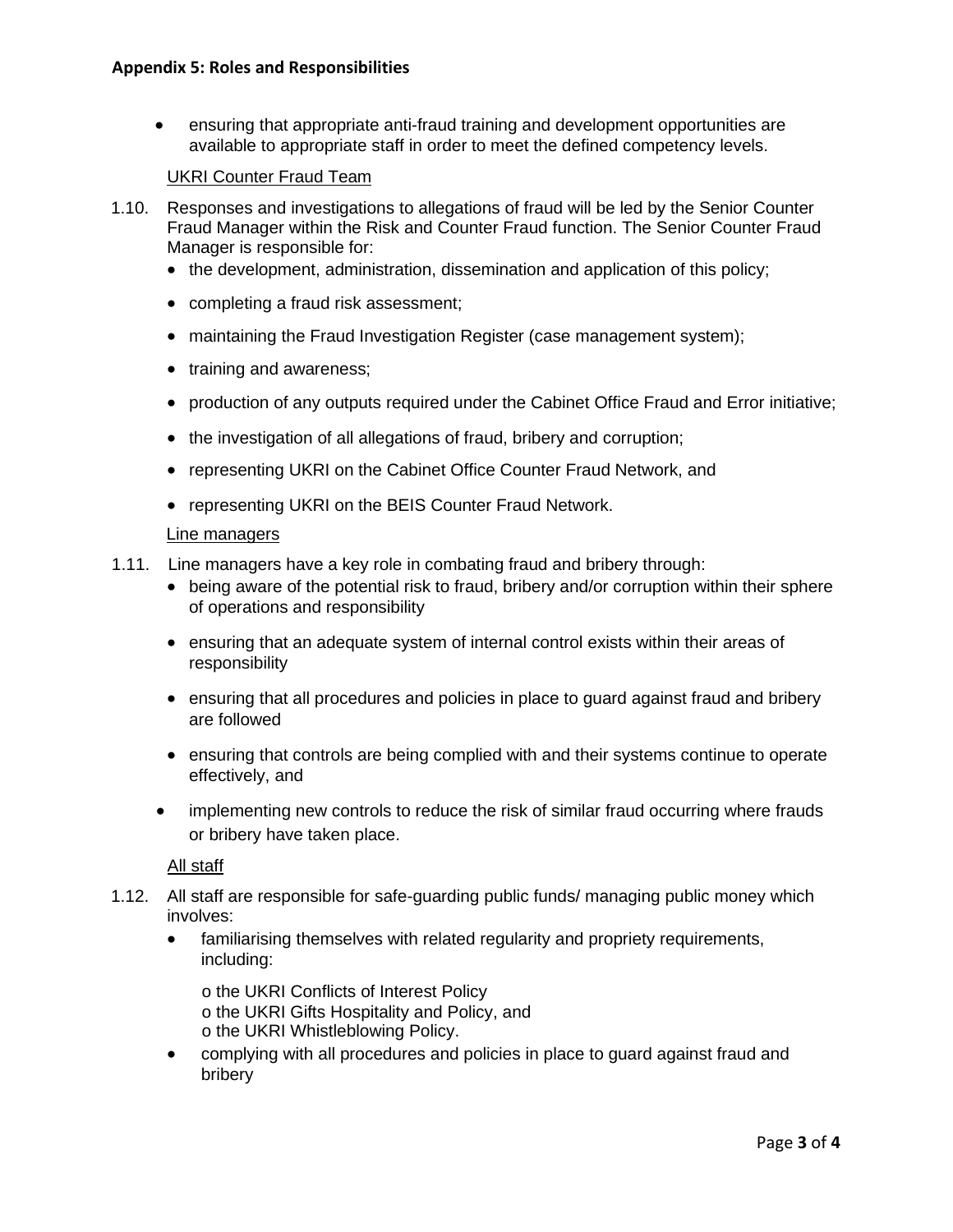- acting with propriety in the use of official resources and the handling and use of public funds whether they are involved with cash or payments systems, receipts or dealing with suppliers
- conducting themselves in accordance with the UKRI's Code of Conduct
- being alert to the possibility that unusual events or transactions could be indicators of fraud or bribery
- reporting details immediately through the appropriate channel if they suspect that a fraud or bribery has been committed or see any suspicious acts or events
- cooperating fully with whoever is conducting internal checks or reviews or fraud investigations, and

## Government Internal Audit Agency (GIAA)

- 1.13. GIAA (Internal Audit) are responsible for:
	- delivering an opinion to the Chief Executive Officer on the adequacy of arrangements for managing the risk of fraud and ensuring that the organisation promotes an antifraud culture;
	- assisting in the deterrence and prevention of fraud by examining and evaluating the effectiveness of control commensurate with the extent of the potential exposure/risk in the various segments of UKRI operations;
	- ensuring that management has reviewed its risk exposures and identified the possibility of fraud as a business risk; and
	- assisting management in conducting fraud investigations.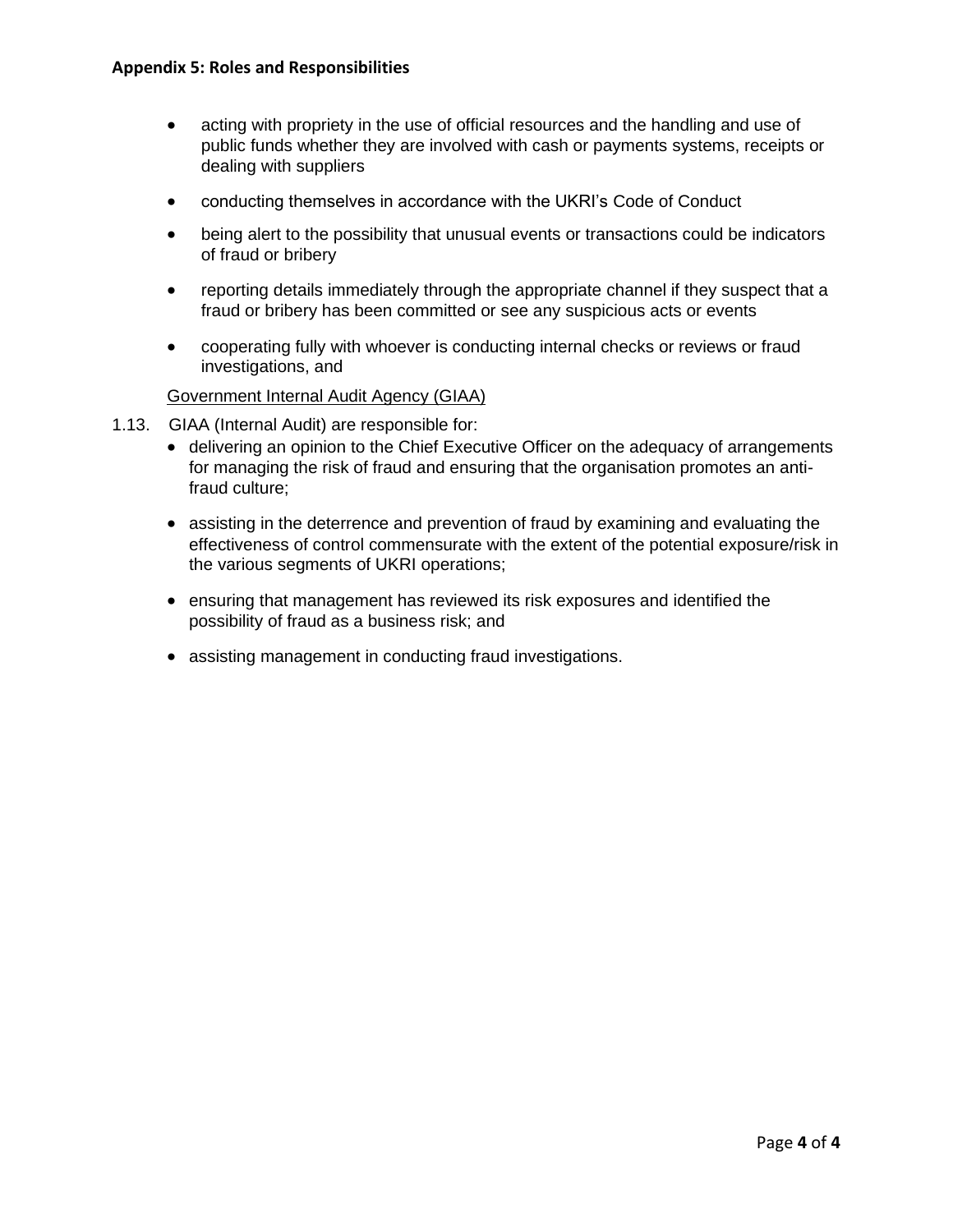| Siobhan<br>Peters                       | UKRI Chief Finance Officer                                | Siobhan.peters@ukri.org                         |
|-----------------------------------------|-----------------------------------------------------------|-------------------------------------------------|
| Neil Phimister                          | UKRI<br>Director<br><b>Risk</b><br>of<br>and<br>Assurance | Neil.phimister@ukri.org                         |
| Carole Walker                           | <b>UKRI Head of Risk and Counter</b><br>Fraud             | Carole.walker@ukri.org                          |
| <b>Fraud Line</b>                       | Alternative method of reporting                           | reportfraud@ukri.org                            |
| <b>UKRI</b><br>Whistleblowing<br>Policy | Alternative method of reporting                           | whistleblowing@ukri.org                         |
| <b>Action Fraud</b>                     | Reporting body of fraud referrals                         | http://www.actionfraud.police<br>.uk/contact-us |